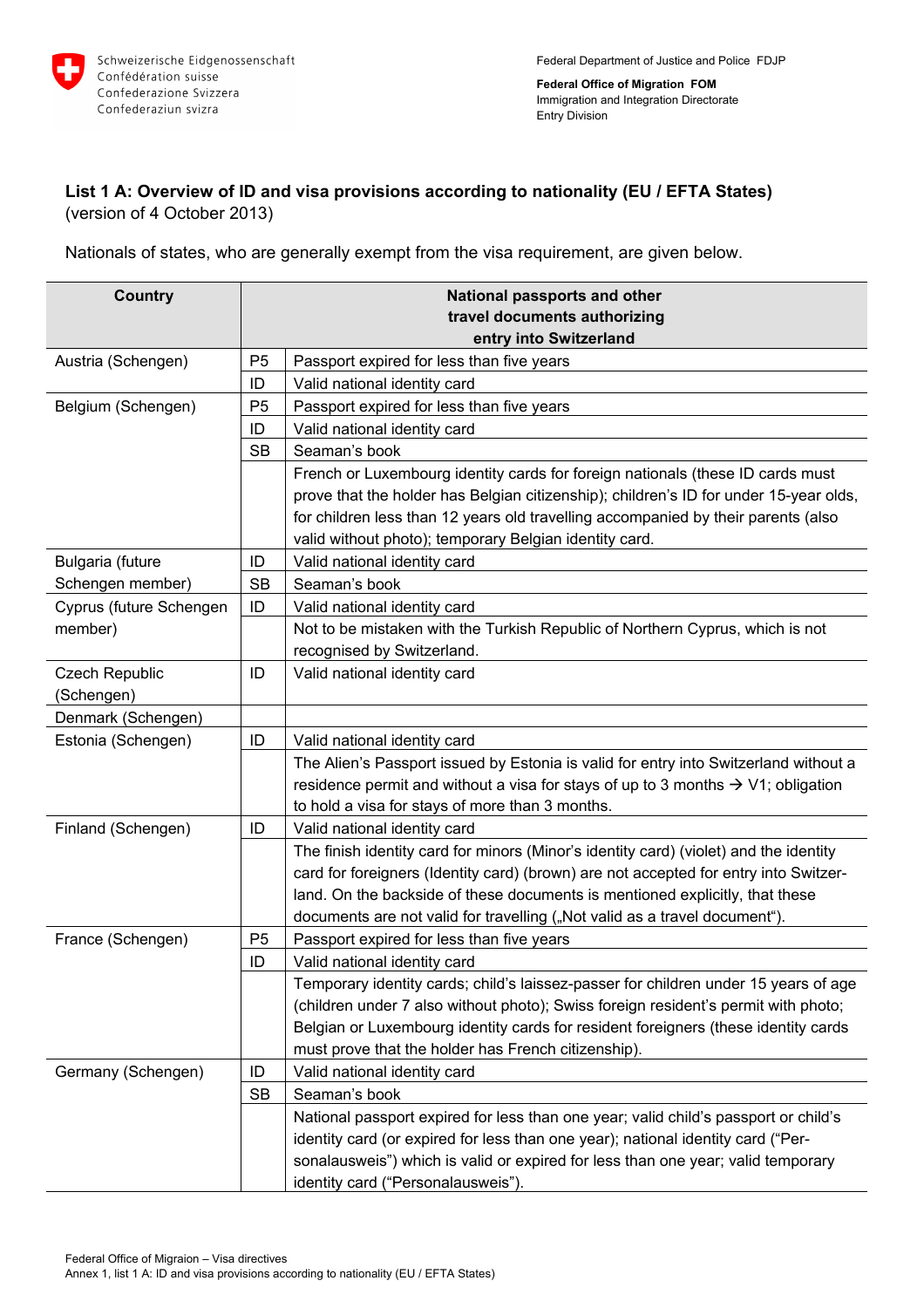| <b>Country</b>                |                              | National passports <sup>*</sup> and other                                             |                                      |  |
|-------------------------------|------------------------------|---------------------------------------------------------------------------------------|--------------------------------------|--|
|                               | travel documents authorizing |                                                                                       |                                      |  |
|                               |                              | entry into Switzerland                                                                |                                      |  |
| Great Britain (UK)            | <b>SB</b>                    | Seaman's book                                                                         |                                      |  |
|                               | KL                           | Collective passport/collective list                                                   |                                      |  |
|                               |                              | British passports containing under the heading "nationality" one of the following     |                                      |  |
|                               |                              | entries:                                                                              |                                      |  |
|                               |                              | "British Citizen" (B.C);<br>٠                                                         | visa exemption                       |  |
|                               |                              | "British National (Overseas)" (B.N.O.);<br>٠                                          | visa exemption                       |  |
|                               |                              |                                                                                       | for stays up to 3                    |  |
|                               |                              |                                                                                       | months $\rightarrow$                 |  |
|                               |                              |                                                                                       | V1; obligation to<br>hold a visa for |  |
|                               |                              |                                                                                       | stays of more                        |  |
|                               |                              |                                                                                       | than 3 months                        |  |
|                               |                              | "British Overseas Territory Citizen" (B.O.T.C.), who<br>٠                             |                                      |  |
|                               |                              | do not have the right of abode in the United Kingdom;                                 | obligation to hold                   |  |
|                               |                              |                                                                                       | a visa $\rightarrow$ V               |  |
|                               |                              | "British Overseas Citizen" (B.O.C.);<br>٠                                             | obligation to hold                   |  |
|                               |                              |                                                                                       | a visa $\rightarrow$ V               |  |
|                               |                              | "British Subject", who do not have the right of abode                                 |                                      |  |
|                               |                              | in the United Kingdom;                                                                | obligation to hold                   |  |
|                               |                              |                                                                                       | a visa $\rightarrow$ V               |  |
|                               |                              | "British Protected Person";                                                           | obligation to                        |  |
|                               |                              |                                                                                       | hold a visa $\rightarrow$ V          |  |
|                               |                              | British Identity Cards containing under the heading "nationality" the entry "British  |                                      |  |
|                               |                              | Citizen" (B.C.) are not valid for entry into Switzerland anymore.                     |                                      |  |
| Greece                        | ID                           | Valid national identity card                                                          |                                      |  |
| (Schengen)                    | <b>SB</b>                    | Seaman's book                                                                         |                                      |  |
|                               |                              | Ordinary Greek passports issued before January 1, 2006, are not valid for entry       |                                      |  |
|                               |                              | into Switzerland anymore.                                                             |                                      |  |
|                               | ID                           | Identity card for Hellenic police personnel                                           |                                      |  |
| Hungary (Schengen)<br>Ireland | ID                           | Valid national identity card<br>Valid national identity card                          |                                      |  |
| Island (Schengen)             | ID                           | Valid national identity card                                                          |                                      |  |
| Italy (Schengen)              | ID                           | Valid national identity card                                                          |                                      |  |
|                               | <b>SB</b>                    | Seaman's book                                                                         |                                      |  |
|                               |                              | Are also valid for entry into Switzerland:                                            |                                      |  |
|                               |                              | For children under age 15: birth certificate authenticated by the police or identity  |                                      |  |
|                               |                              | card with a photo of the holder; personal identity card for state officials and their |                                      |  |
|                               |                              | family members. Italian paper identity cards (ID cards) carrying the appropriate      |                                      |  |
|                               |                              | official stamp that extends the validity of the ID cards. Italian ID cards in credit  |                                      |  |
|                               |                              | card format with a separate confirmation of extension are not recognized as valid     |                                      |  |
|                               |                              | travel documents.                                                                     |                                      |  |
| Latvia (Schengen)             | ID                           | Valid national identity card                                                          |                                      |  |
|                               |                              | The Alien's Passport issued by Latvia (Latvijas Republika) is valid for entry into    |                                      |  |
|                               |                              | Switzerland without a residence permit and without a visa for stays of up to 3        |                                      |  |
|                               |                              | months $\rightarrow$ V1; obligation to hold a visa for stays of more than 3 months.   |                                      |  |
|                               |                              | Latvian passports issued from July 1, 1992, to June 30, 2002, are no longer valid     |                                      |  |
|                               |                              | for entry into Switzerland.                                                           |                                      |  |